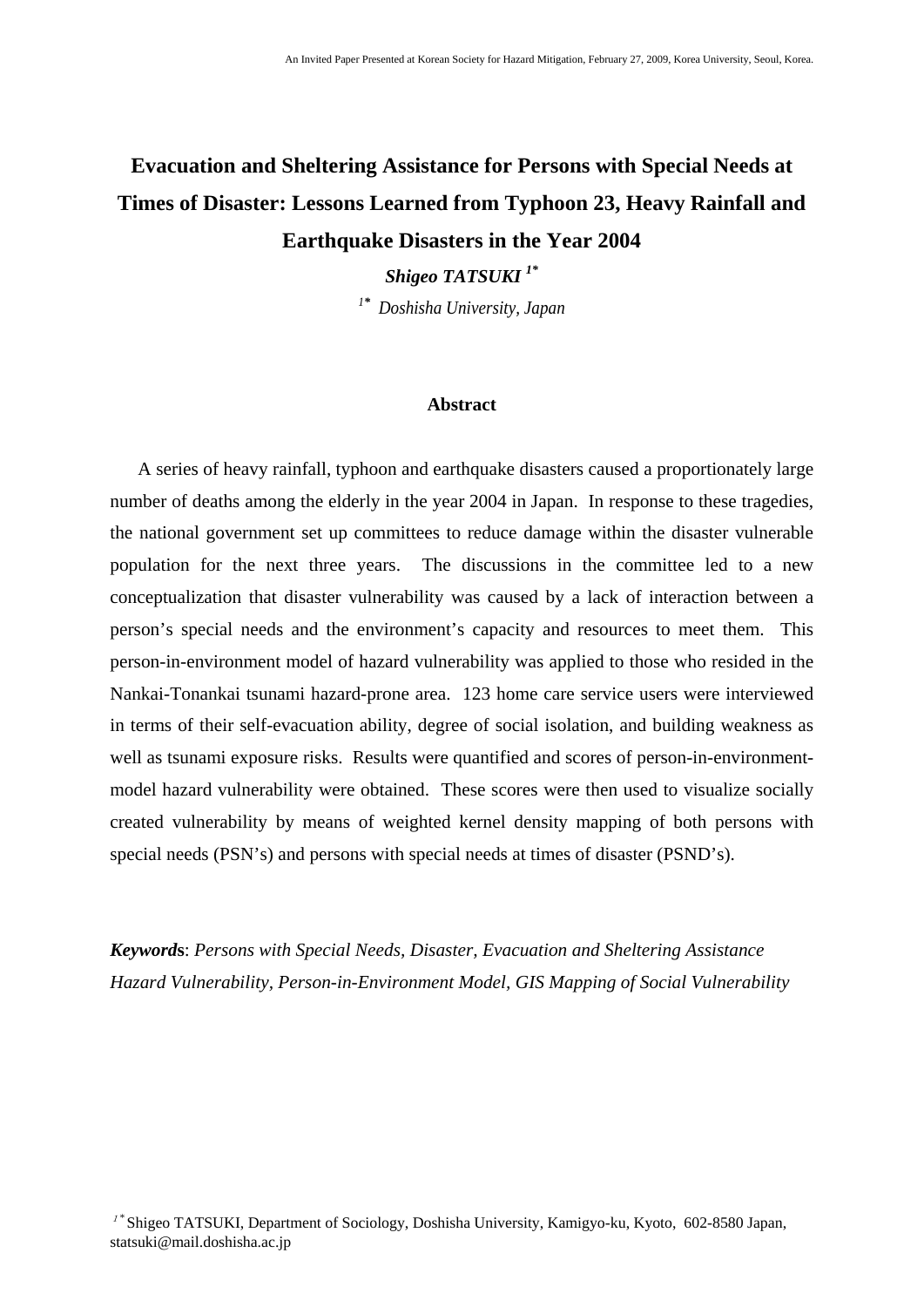## **1. Introduction**

Future historians will remember the early  $21<sup>st</sup>$  century in Japan as a time of a high frequency of natural disasters including strong typhoons, heavy rain falls, floods, land slides, and earthquakes. The scientific community, government, business, as well as the civil society sectors currently share the view that the Japanese Archipelago has entered into a high earthquake occurrence period since the 1995 Kobe earthquake. The same is true for typhoons. Figure 1 shows 10-year averages of typhoon disaster casualties by their magnitudes (Fukuma, 1993)<sup>[1]</sup> from 1913 to 2005. Figure 1 indicates that no typhoons of the strongest magnitude attacked the Japanese islands between 1961 and 1991. However, this trend disappeared and extremely strong magnitude typhoons started causing damage and casualties almost every year since the end of the  $20<sup>th</sup>$  century. It should be noted that 5 out of 10 typhoons that hit Japan in the year 2004 were at the strongest magnitude level. The total number of typhoon casualties during the last 40 years of the  $20<sup>th</sup>$  century (167 deaths) is approximately the same as those in the year 2004 alone (163 deaths). In addition to typhoons, heavy rain fall in July and the October Niigata-Chuetsu earthquake also caused severe damage and losses within the very same year.



Fig. 1 10 Year Averages of Typhoon Disaster Casualties by Magnitudes from 1913 to 2005. Source: Fukuma (1993) and Meteorological Agency Annual Reports from 1994 to 2005. Typhoon magnitudes were calculated by means of the maximum wind velocity and radius as proposed by Fukuma (1993).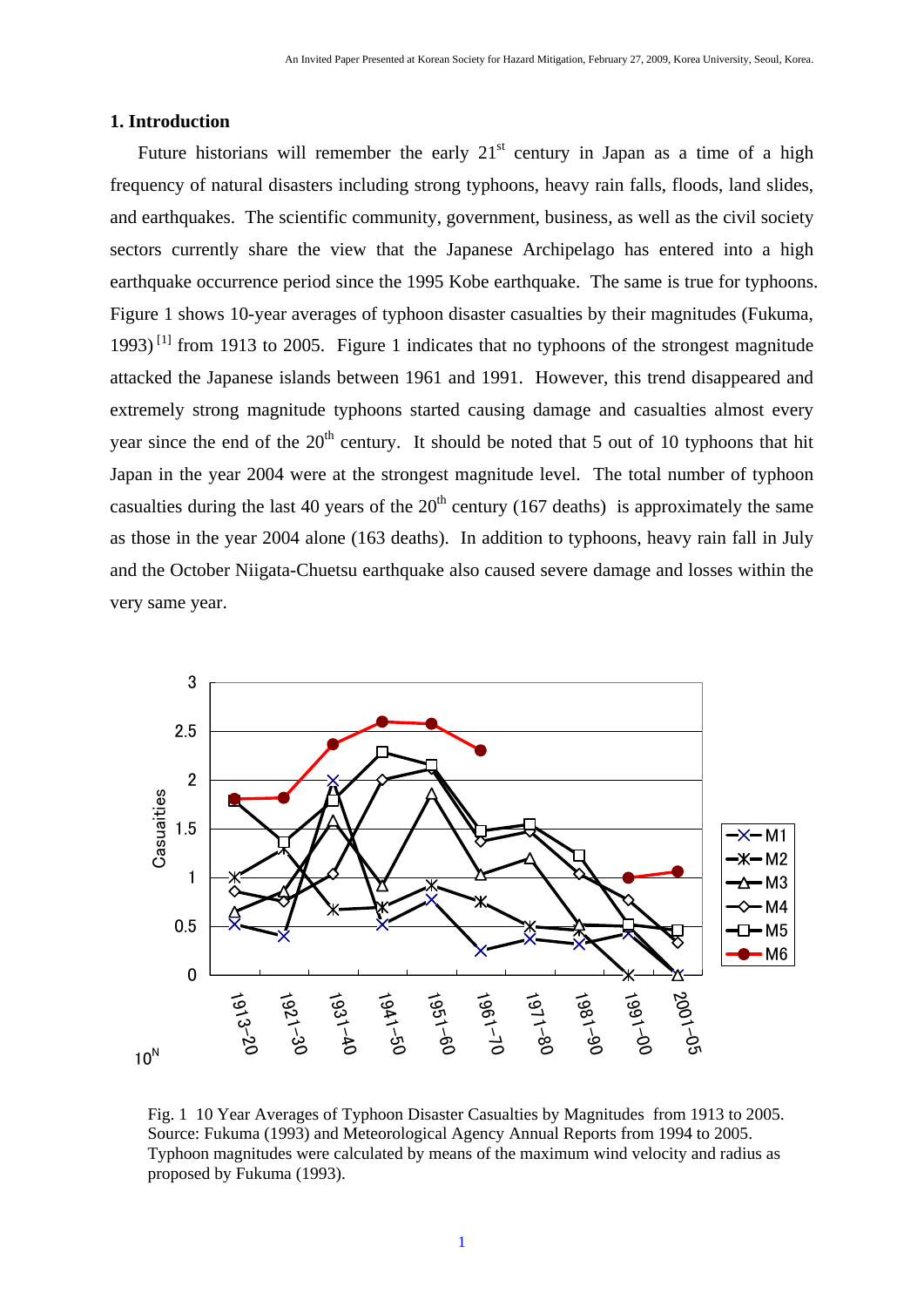It should be noted that more than 60 % of the 2004 natural disaster victims were those who were over the age of 65. In October, 2004 as a response to these tragedies, the National government set up a committee on disaster information communication and evacuation/sheltering to provide assistance for the elderly/disadvantaged population during heavy meteorological and other disasters. The committee published Evacuation/Sheltering Assistance Guidelines for Persons with Special Needs at times of Disaster (or PSND) the following March,  $2005^{2}$ . Following a series of heavy rainfall, flood and land slide disasters in the year 2005, another committee conducted field research of the 2005 meteorological disaster sites and revised the guidelines that were published in March  $2006^{[3]}$ . The revised guidelines emphasized three policies: 1) establishing a special team in each local government that was in charge of communicating disaster information to the target population through neighborhood associations, 2) encouraging the information sharing of special needs population within the local government and, if possible, with local neighborhood-based associations, and 3) planning individualized evacuation/sheltering procedures for each PSND. In the following years 2006 and 2007, the committee on PSND continued working out policy directions with regard to collecting/sharing PSND information, workflows and more detailed procedures to make individualized evacuation/sheltering assistance plans. The author was a member of the committee from fiscal year 2006 to 2007. Based on discussions made during these years, this paper aims to define the concept of PSND, and to propose a GIS-based technical solution in order to visualize the whereabouts of PSNDs in order to facilitate implementation of individualized evacuation/assistance programs for PSNDs.

## **2. Disaster and Vulnerability: Socially Created Phenomena**

Past urban mega-disasters have offered many lessons for society. One valid lesson is that a hazard does not affect an impacted area equally. In other words, the magnitude of hazard damage (D) is determined not only by hazard (H) itself but also by vulnerability (V) (Blaikie et. al., 1994)<sup>[4]</sup> or D = f(H, V).

Vulnerability was defined as "the characteristics of a person or group and their situation that influence their capacity to anticipate, cope with, resist and recover from the impact of a natural hazard" (Wisner et.al., 2004, p.11)<sup>[5]</sup>. This implies that disaster is a socially created phenomenon. The year 2009 marks the  $50<sup>th</sup>$  anniversary of the 1959 Ise Bay Typhoon that caused more than five thousand deaths. Figure 2 illustrates the flooded area in Mie prefecture during the typhoon attack, which caused banks and levees to collapse due to the high tide and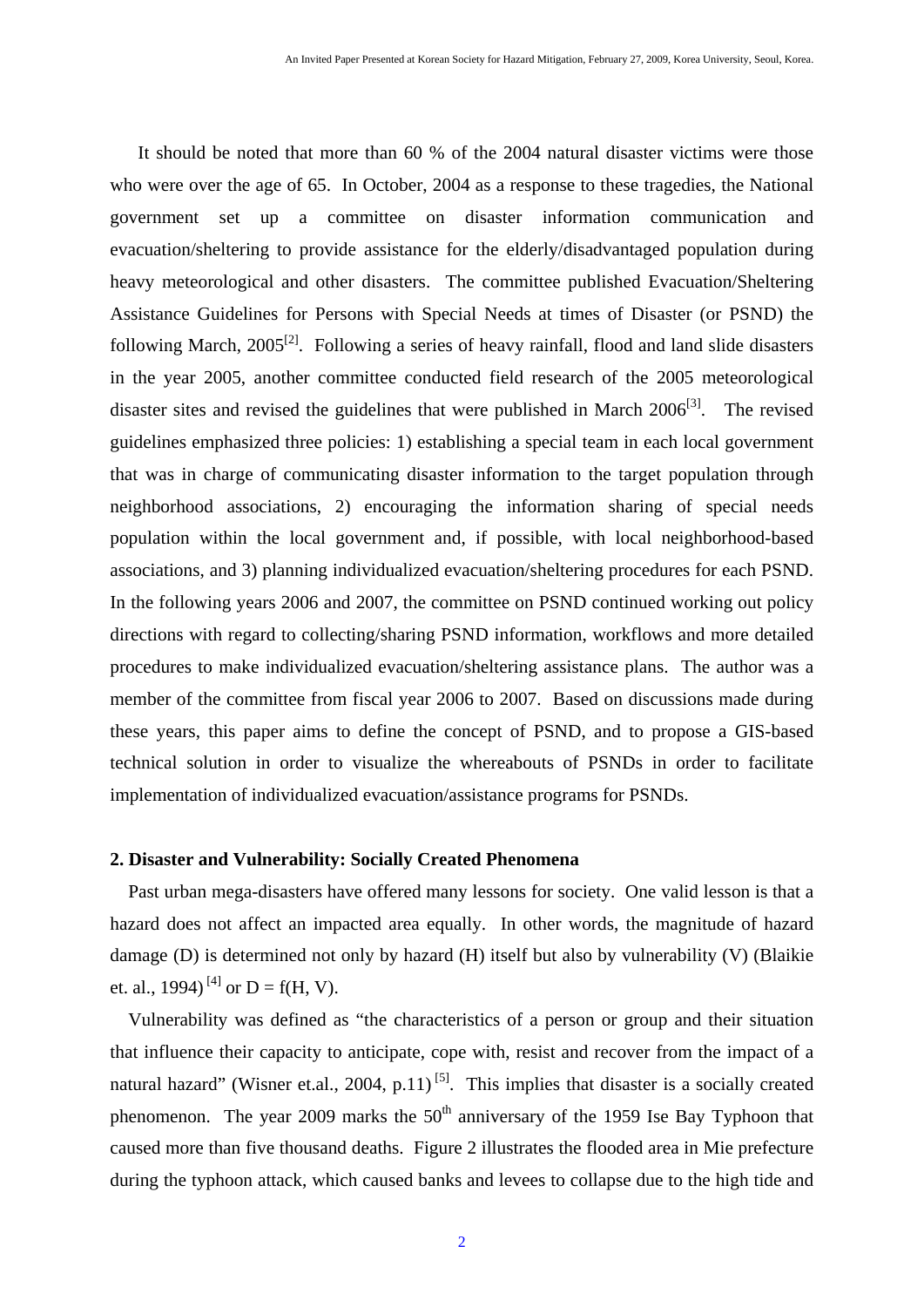

Fig. 2 Mie Prefecture Flooded Area due to 1959 Ise Bay Typhoon.

Fig. 3 The Current Population Density and the 1959 Ise Bay Typhoon Flooded Area Overlay

strong storm surge. Figure 3 shows the 1959 typhoon flooded area and the current (i.e., the year 2005 census) population density overlay. It should be noted that the 1959 typhoon flood attacked central regions of Chukyo Industrial area. The responses to the typhoon disasters, however, differed among municipalities. Yokkaichi city, one of the leading petrochemical industry bases in the country, initiated mitigative measures to encourage re-settlements to higher ground after the 1959 flood. This made the city less susceptible to future flooding disasters. In contrast, settlements in the flood-prone area in the township of Kawagoe and parts of Kuwana city increased over the following fifty years. These two municipalities attracted an influx of new residents who found the location very convenient for commuting to either Yokkaichi or Nagoya city, the central business region of the Chukyo Industrial area. As a result, flood disaster susceptibilities in these two regions continued or even increased over the past 50 years through socio-economically created processes.

The investigation of causes of death due to the 2004 Niigata flooding disasters by Hayashi and his associates (Hayashi & Tatsuki, 2004<sup>[6]</sup>; Hayashi and Tamura, 2005)<sup>[7]</sup> identified three types of causes: 1) Rapid water flow which crushed the wooden houses that were near where the levee broke (3 casualties), 2) drowning during a sudden increase of water level while being outside (two were on their way to evacuation center) (5 casualties), and 3) drowning because no one came to assist them to evacuate when the water level rose above the floor (4 casualties). The last category of people shared the following characteristics: They were all over the age of 75, had trouble walking due to age-related illness and thus were receiving home care services, were either single or in two person (both being elderly) families, and lacked key persons who they could rely on at times of emergency except for formal service providers. The last characteristic was found to be the most crucial cause of death. Although they were physically frail, these 4 elderly were able to enjoy everyday life in their own homes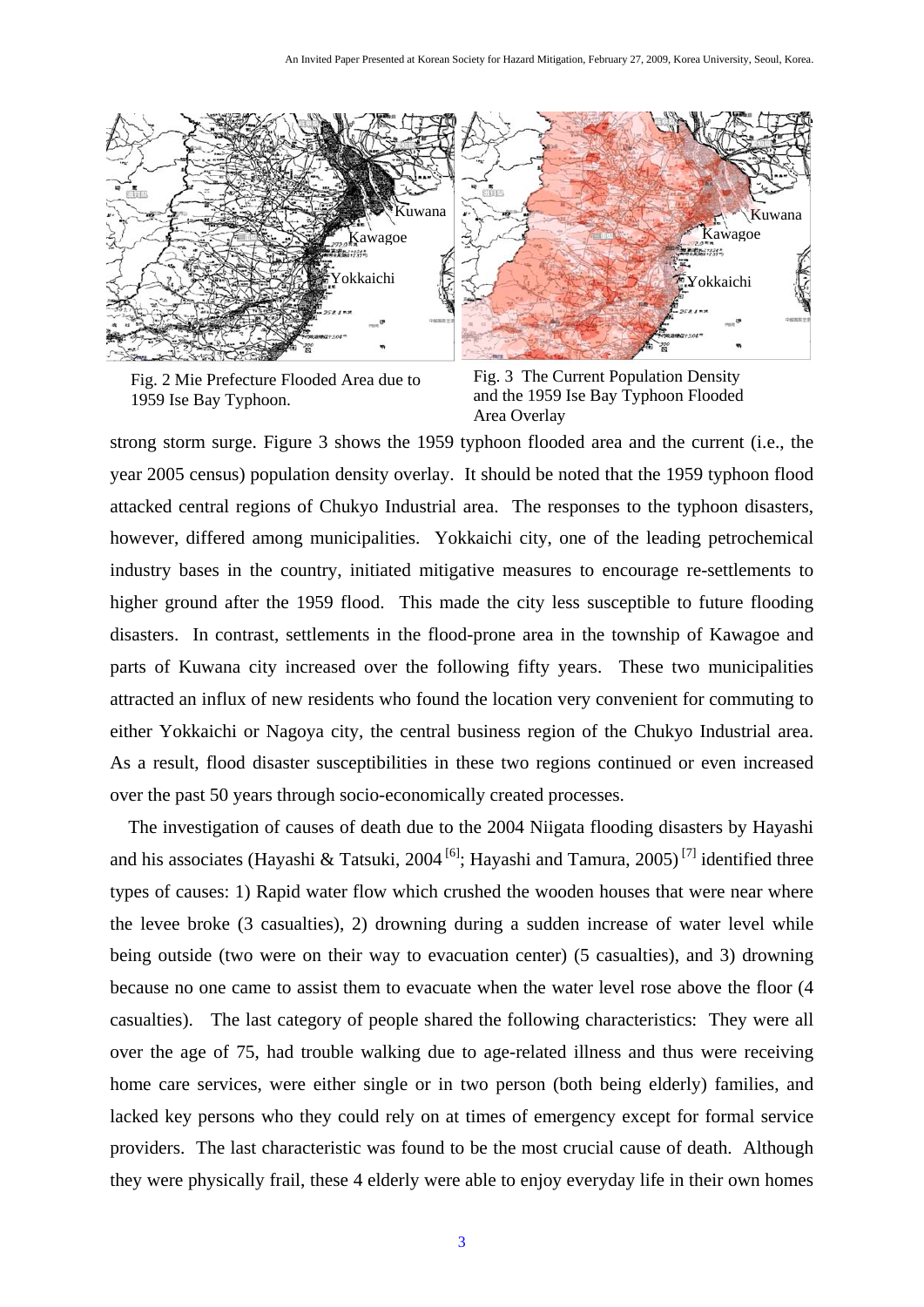thanks to the help available from home care services that were provided by public long term care insurance programs. The flooding disaster attacked not only house care service users but also service providers alike making it impossible for them to come to the rescue.

The above investigation results implied that hazard vulnerability was *not* intrinsic to a person or group, but it was created due to the lack of interaction between persons who had special needs for assistance at times of disaster and his/her immediate environment. In other words, hazard vulnerability is also created socially. This model was named the person-inenvironment model of vulnerability where vulnerability (V) is defined as a function of person (P) and environment (E) factors or  $V = f(P, E)$ .

If we incorporate the discussions of 1) disaster as a socially created phenomenon and 2) hazard vulnerability as also being socially created, we come to the following understanding of damage (D) caused by disaster or  $D = f_1(H, f_2(P, E))$ 

The above definition provided the conceptual framework for the aforementioned committees to recommend Evacuation/Sheltering Assistance Guidelines for Persons with Special Needs at Times of Disaster<sup>[2] [3]</sup>.

#### **3. GIS Mapping of Persons with Special Needs at times of Disaster (PSND)**

Suzan Cutter has been one of the most influential proponents of GIS Mapping of social vulnerable population (e.g., Cutter, 2006)<sup>[8]</sup>. In her work, social vulnerability has been defined according to the model,  $D = f(H, V)$ , as proposed by Blaikie et.al. (1994) and Wisner et.al. (2004). The indices of social vulnerability thus included 1) lack of access to resources including information, knowledge, and political power, 2) certain beliefs and customs, 3) weak buildings or individuals, and 4) infrastructure and lifelines. She obtained census and other street block data related to the above indices and mapped them over the hazard layers. Using basically a similar technique, however, the current author proposed the person-inenvironment model of vulnerability, i.e.,  $D = f_1(H, f_2(P, E))$ . This required the gathering of individualized person-in-environment data in order to measure each individual's social vulnerability. In order to illustrate the difference from the conventional approach, results from one of the social vulnerability mapping projects (Ochi & Tatsuki, 2007)<sup>[9]</sup> are presented the below.

### **3.1 Method**

The sample consisted of 123 individuals who were using home care services in Kobe city's Uozaki area that are likely to be flooded by the next Nanka-Tonankai earthquake tsunami. The population of endangered home care service users in the Uozaki area was 1210.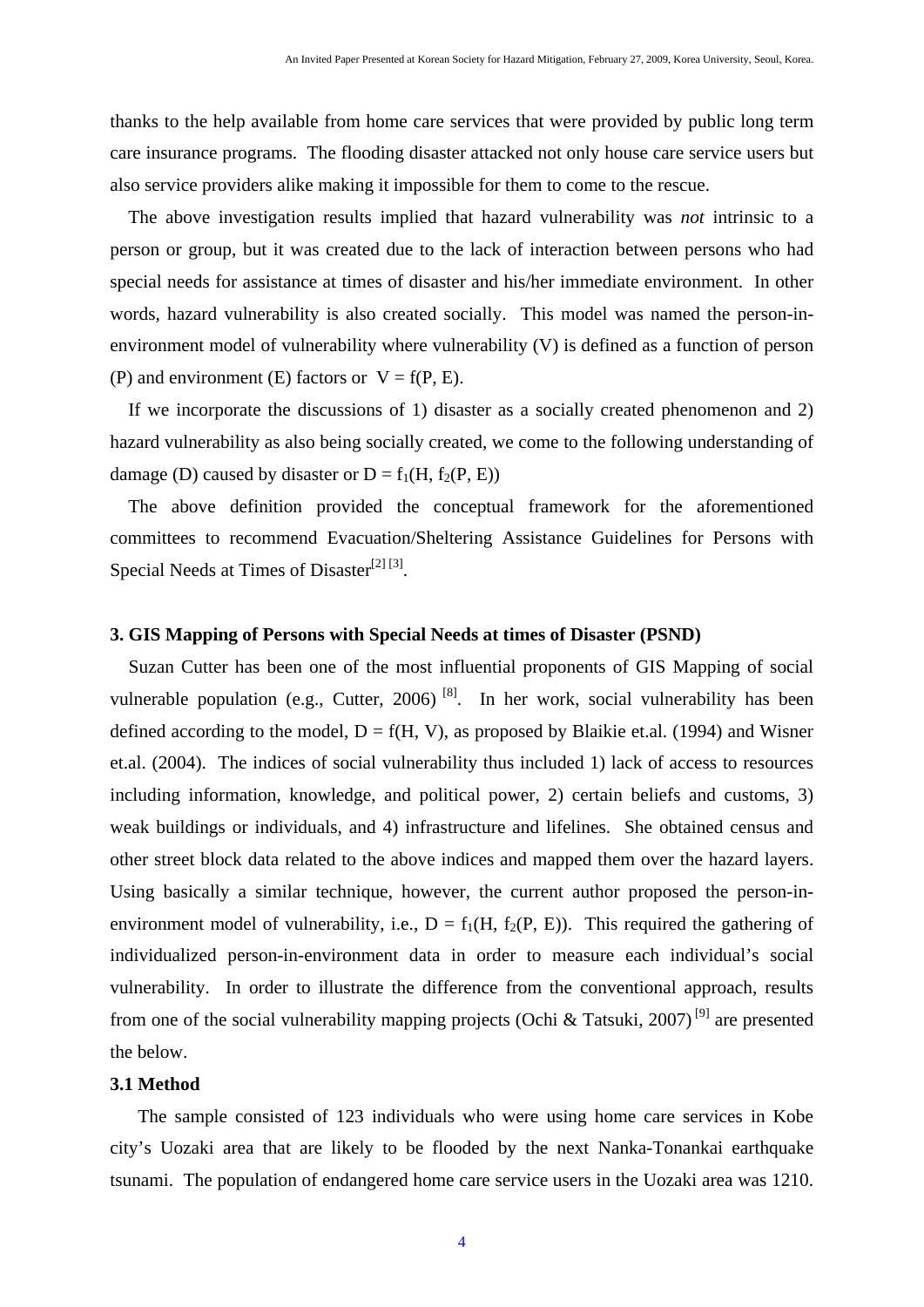386 service users were approached by their case managers and 123 agreed to answer the interview questionnaires. The questionnaire asked three types of variables. The first variable was concerned about person factor in terms of self-evacuation ability as measured by a level of required home care services (ranging from pre-care, level 1 to 5). The second set of variables asked the degree of social isolation that was measured by gender, age, types of home care service being used, family structure, if he or she being alone during day time, types of key person, and key person address. The third variable examined building weakness (building age) and tsunami exposure risk (bedroom on the first, second floor or above).

#### **3.2 Results**

With regard to a person factor, nearly half (58) of the 123 respondents were above care level 3, indicating difficulty of self-evacuation. Social isolation variables were analyzed by Dual/optimal scaling (see Table 1). The results revealed that those who were female, over 85 years of age, using home-help as opposed to day-care or short-term stay services, living alone, not living with key person were the highest on the level of social isolation. Building

|           |                       |                | Option   |
|-----------|-----------------------|----------------|----------|
|           | Option                | Frequency      | Weights  |
| Gender    | Male                  | 46             | 0.411    |
|           | Female                | 77             | $-0.265$ |
| Age       | Under 65<br>14        |                | $-0.065$ |
|           | $65 - 75$             | 21             | 0.080    |
|           | $75 - 85$             | 58             | 0.108    |
|           | $85 -$                | 30             | $-0.284$ |
| Shor-term | Yes                   | 17             | 0.687    |
| Stay      |                       |                |          |
| Service   | No                    | 106            | $-0.124$ |
| Day-Care  | Yes                   | 61             | 0.333    |
| Services  | No                    | 62             | $-0.351$ |
| Home-     | Yes                   | 69             | $-0.614$ |
| Help      |                       |                |          |
| Services  | No                    | 54             | 0.757    |
| Types of  | Single                | 36             | $-1.247$ |
| Family    | Couple                | 40             | 0.889    |
|           | Living with Son       | 27             | $-0.009$ |
|           | Living with Daughter  | 16             | 0.463    |
|           | Living with Partent   | 1              | 1.108    |
|           | Living with Grandchik | $\overline{c}$ | $-0.438$ |
|           | Living with Sibling   | 1              | 0.421    |

Table 1. Dual/Optimal Scaling Results of Social Isolation Variables

|               |                  |                | Option   |
|---------------|------------------|----------------|----------|
|               |                  | Frequency      | Weights  |
| <b>A</b> lone | Yes              | 57             | $-0.802$ |
| during Day No |                  | 61             | 0.774    |
|               | N.A.             | 5              |          |
| Key           | Spouse           | 32             | 1.091    |
| Person        | Son              | 36             | $-0.577$ |
|               | Daughter         | 28             | $-0.218$ |
|               | Daughter in Law  | 5              | 0.142    |
|               | Sibling          | 5              | $-1.145$ |
|               | Other            | $\overline{c}$ | $-0.303$ |
|               | N.A.             | 15             |          |
| Key           | The Same         | 63             | 0.666    |
| Person        | The Same Block   | 7              | $-0.198$ |
| Address       | The Same Ward    | 13             | $-0.857$ |
|               | The Same City    | 8              | $-1.511$ |
|               | The Same Prefetr | 4              | $-1.251$ |
|               | Outside Prefctr  | 5              | $-1.469$ |
|               | N.A.             | 23             |          |

weakness and hazard exposure risk variables were also Dual-scaled. It showed that those who resided in wooden houses built before 1981 (after which the new building code was introduced) and those whose bedrooms were on the first floor turned out to be more vulnerable (see Table 2).

Table 2. Dual/Optimal Scaling Results of Building Weakness and Hazard Exposure Risk Variables.

|                |                 | Frequency | Weight   |                 |               | Frequency | Weight   |
|----------------|-----------------|-----------|----------|-----------------|---------------|-----------|----------|
| Bedroom Floor  | 1st Floor       | 49        | $-1.078$ | House Structure | Woden         | 31        | $-1.550$ |
|                | 2nd Floor or al | 74        | 0.712    |                 | RC-Reinforced | 90        | 0.537    |
| When the House | Before 1981     | 48        | $-0.408$ |                 | N.A.          |           |          |
| was built      | After 1981      | 75        | 0.259    |                 |               |           |          |